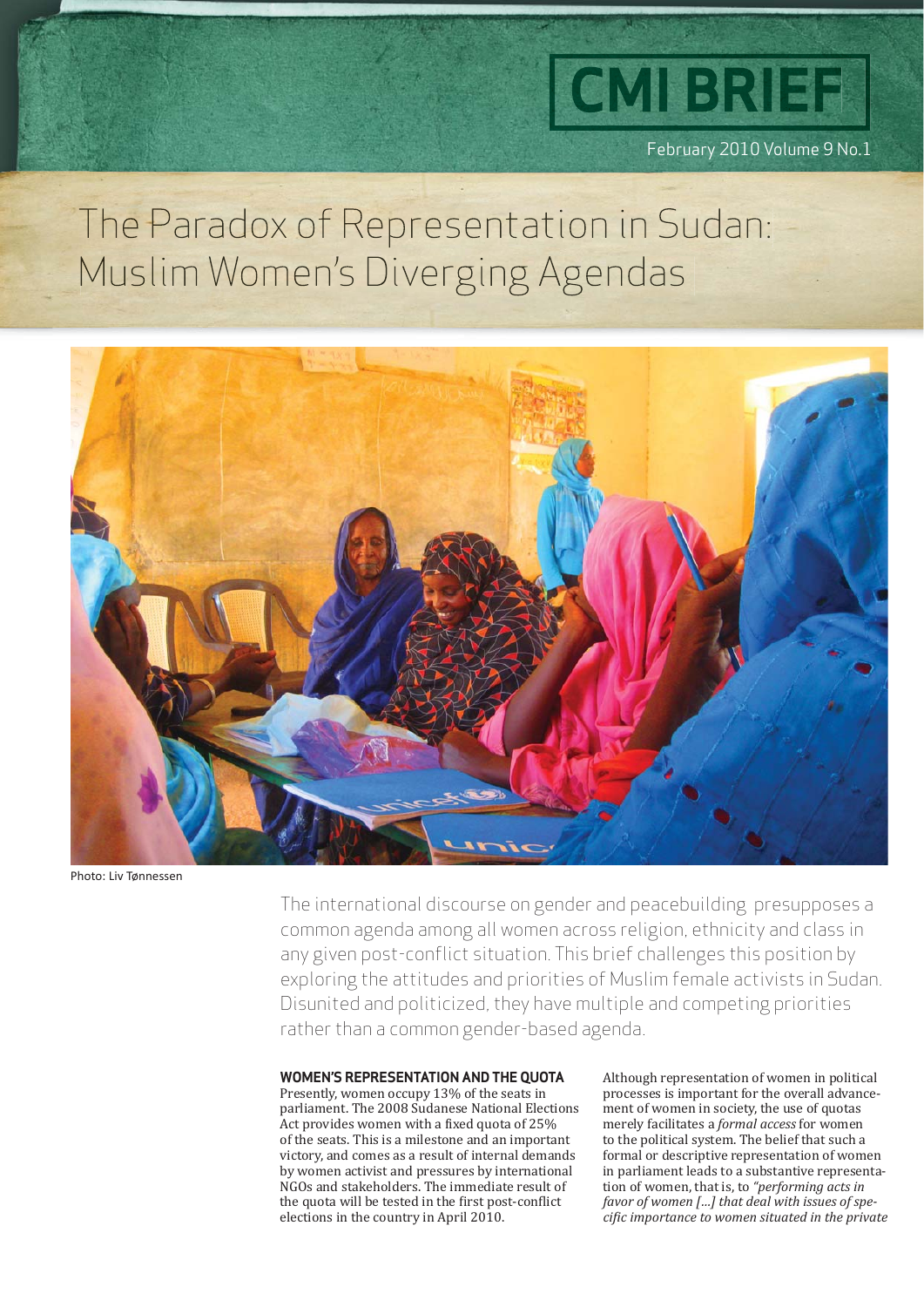#### **CMI BRIEF** FEBRUARY 2010 VOLUME 9 NO.1

THE PARADOX OF REPRESENTATION IN SUDAN: MUSLIM WOMEN'S DIVERGING AGENDAS



Photo: Liv Tønnessen

*and/or public sphere and/or aiming at feminist goals*" (Celis et al, 2008, p. 101). This policy literature fails to take women's diverging agendas into consideration. When interviewing members of parliament and actors within the opposition and civil society in Sudan it becomes clear that women's issues are very politicized and sensitive. According to Nahid Muhammad Hassan, a female

### "We are not as different as women we are different as political parties"

Mariam al-Mahdi from the oppositional Umma Party (Sudan Tribune, July 9, 2008).

human rights activist, *"women stand against women themselves. Women's issues are politics. It is a very politicized issue".* Nonetheless, the quota is regarded as vital by female political activists in Sudan. Balghis al-Badri writes that *"the hope is that the method to obtain a large number of women in Parliament inspires [a raising of] consciousness concerning the issues of women, contributing to the solution of many of the problems that women suffer from (…) and denying them opportunities, resources, development, capacity building, and self-realization"*  (Badri, undated, p. 8).

In the words of Sara Nugudallah of the Umma Party, *"the quota is not a goal in itself. It is a process"* which will eventually lead to a legal reform of current discriminatory laws against women – that is, if women agree on what is considered discriminatory.

#### **DEBATING WOMEN'S RIGHTS AND ISLAM**

Several articles within the Muslim Family Law (1991), the Criminal Law (1991) and the Public Order Act (1996), codified during the reign of the Islamists, discriminate against women and girls when it comes to social and civil rights. Except for the women's quota itself, discriminatory laws concerning women have not yet been reviewed and amended in parliament. These laws are unconstitutional.

#### **Article 32 of the Constitution (2005) states:**

"The State shall guarantee equal right of men and women to the enjoyment of all civil, political, social, cultural and economic rights."

Sudan is one of many post-conflict countries that have taken steps to increase women's political participation. The dominant parties in South Africa (ANC), Mozambique (Frelimo), and Namibia (Swapo) established women's quotas on candidate lists. In most of the 14 countries where the 30% target has been reached (namely, Rwanda, Sweden, Denmark, the Netherlands, Norway, Belgium, Costa Rica, Austria, Germany, Argentina, Iceland and Mozambique), some kind of affirmative action measure has been instituted. It is encouraging to note that a number of post-conflict countries – Rwanda, Mozambique, South Africa, Namibia, East Timor, Uganda and Eritrea - appear in the top 30 countries with regard to women's participation in legislative bodies, averaging between 25 and 30% of women legislators.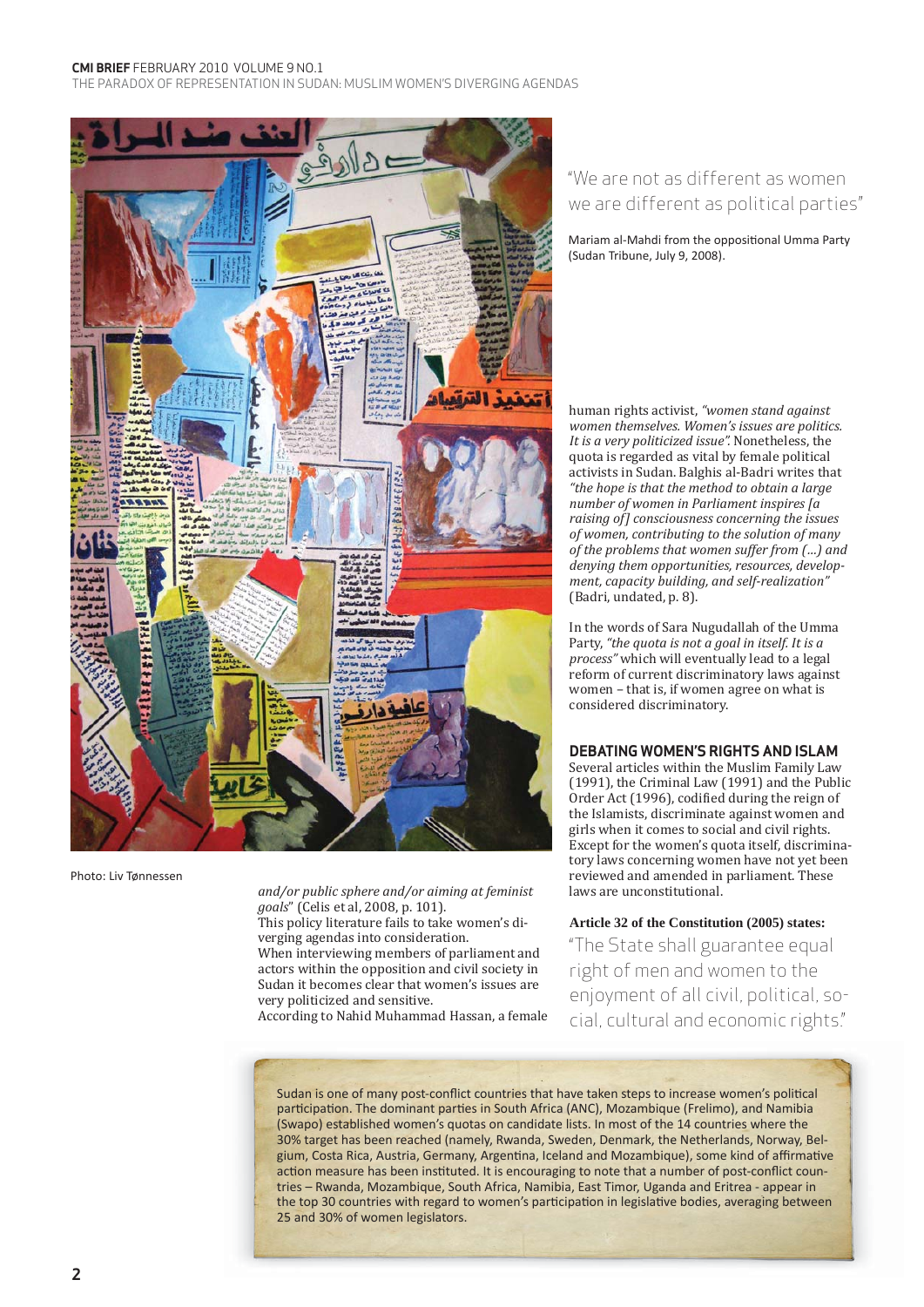Photo: Liv Tønnessen



According to female human rights activist Nahid Jbar Allah, today's battles for Sudanese women have to be fought within the realm of social and civil rights:

*"the battles we have today are also a consequence of the shortcomings of civil society. We have mainly focused on political rights. We need to focus on civil rights and social rights. In those areas we are not so empowered. It is clear when it comes to law reform. We are not ready. The laws need a critical reading"*.

Increased representation of women in parliament has not yet led to substantive representation, i.e. to legal reform of discriminatory laws. The present Muslim Family Law (1991) stipulates that women need a male guardian to contract their marriage, allows marriage at puberty, polygamy, and restricts women's rights to file for divorce. Liberal Muslim activists fight to abolish the need for guardian, for a woman's right to refuse co-wives, and for equal rights to divorce. They argue, as Asma Muhammad Taha of the Republican Brothers does, that *"pushing for equality in the public sphere does not matter unless you do not reform the most important area: family law (…) a woman is equal to a man. We want to reform the Islamic law. (…); to give the woman her right to divorce in the marriage contract (…) It should also be stipulated that a man cannot marry a second wife"*. All of this is argued from an Islamic point of view. Women of a fundamentalist persuasion want to reinforce the inequalities between men and women in the Muslim Family Law and they even argue to further restrict women's right to divorce. Surayha Muhammad Ahmad Kheir of the fundamen-

talist Ansar al-Sunna says: *"the family is the most important thing. It is important to maintain the family as an institution and women as mothers. We believe in Islah; to repair. We do not believe in divorce. This stems from the Quran. Islam does not like divorce. We try to convince women not to seek divorce"*.

In contrast to what the discourse on women and peacebuilding suggests, women in parliament have not been able to bridge the political and religious divides and stand together as women. Despite immense efforts by women activists, article 13 of the new draft of the child act which criminalized female genital mutilation was taken out. About 89% of Sudanese women are circumcised and the article could have contributed to stopping this practice. But women are continuously and bravely putting women's issues on the agenda, despite non-democratic constraints such as a weak parliament, lack of judicial independence and media censorship. There is a high degree of feminist awareness or consciousness about women's issues among female parliamentarians and among women activist within civil society. But it is important to note that Sudanese Muslim women's perception of gender equality is not unitary. They all frame their arguments within Islam, offering different interpretations of the Islamic law (Sharia). Whereas liberal Muslim activists advocate for gender equality in all areas of law, the fundamentalist women do not deem gender equality neither necessary nor desirable.

#### **THE PARADOX OF REPRESENTATION?**

The policy literature on women's representation has a feminist bias as it wrongly presumes that all women hold common goals about gender equality in public and private spheres of law. The assumption is that "*on the basis of their women's (feminist) interests, they are able to form coalitions bridging deep political, ethnic and religious divides"* (Bouta and Frerks 2002, pp.8). Our findings suggest that Sudanese women are not only divided between Muslim and non-Muslim activists, but also Muslim women activists are politicized. The views advocated among women within parliament and civil